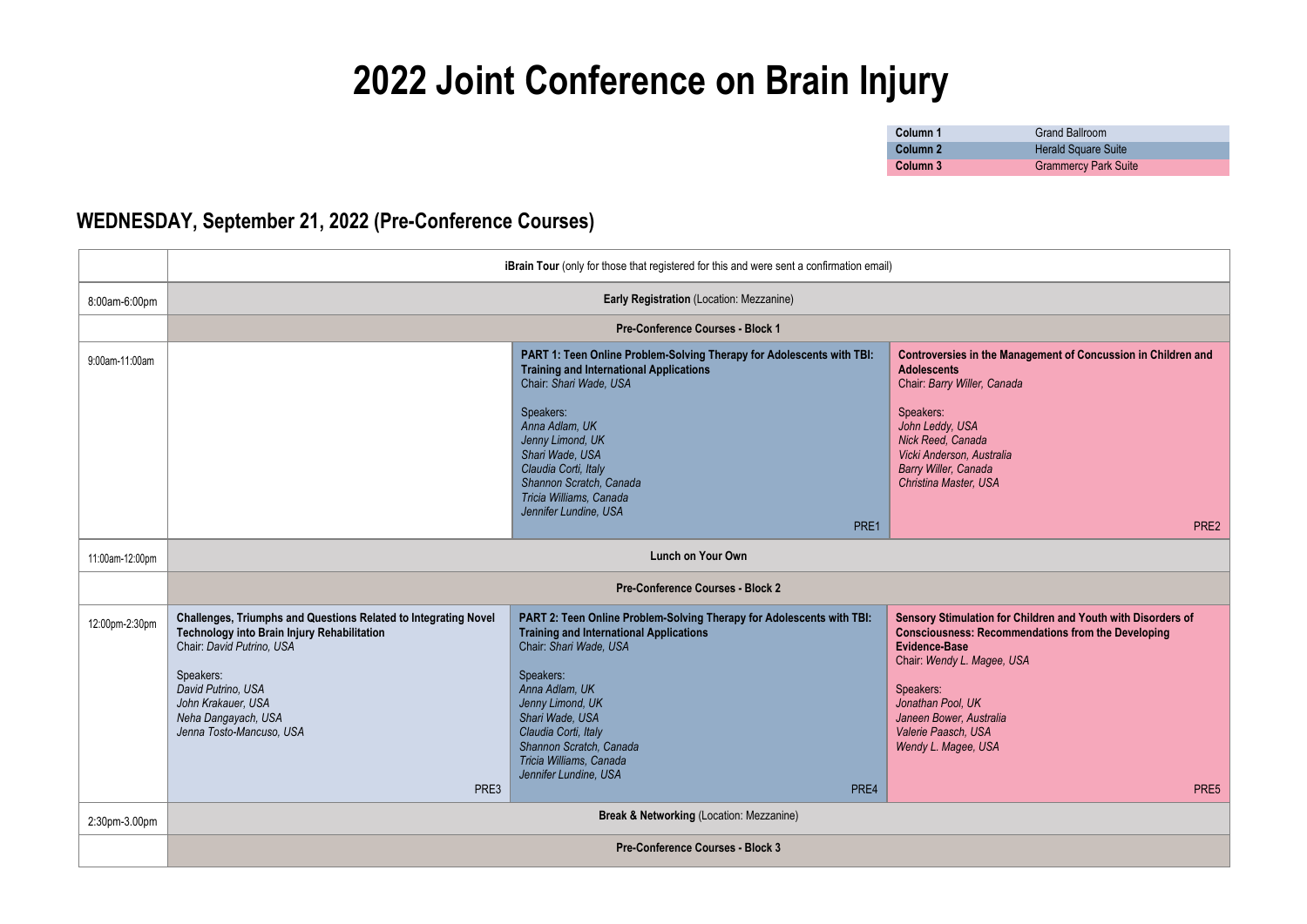| 3.00pm-5:30pm | <b>Helping Children with Brain Injury Develop Executive Function</b><br><b>Skills Through the Use of Apps</b><br>Chair: Michelle Wild, USA | Perspectives About Pediatric Acquired Brain Injury and its Treatment: An<br><b>Integrated Systems of Care Approach</b><br>Chair: Melissa McCart, USA | Standardized Assessment of Level of Consciousness in the Acute<br>and Rehabilitation Settings: Updates on the Coma Recovery Scale-<br><b>Revised</b> |
|---------------|--------------------------------------------------------------------------------------------------------------------------------------------|------------------------------------------------------------------------------------------------------------------------------------------------------|------------------------------------------------------------------------------------------------------------------------------------------------------|
|               | Speakers:                                                                                                                                  | Speakers:                                                                                                                                            | Chair: Joseph Giacino, USA                                                                                                                           |
|               | Penny Trayner, UK                                                                                                                          | Brenda Eagan-Johnson, USA                                                                                                                            | Speakers:                                                                                                                                            |
|               | Kristi Kragthorpe, USA                                                                                                                     | Sharon Grandinette, USA                                                                                                                              | <b>Brian Edlow, USA</b>                                                                                                                              |
|               | Michelle Wild, USA                                                                                                                         | Janet Tyler, USA                                                                                                                                     | Yelena G. Bodien, USA                                                                                                                                |
|               |                                                                                                                                            | Juliet Haarbauer-Krupa, USA                                                                                                                          | Joseph Giacino, USA                                                                                                                                  |
|               |                                                                                                                                            | Melissa McCart, USA                                                                                                                                  |                                                                                                                                                      |
|               |                                                                                                                                            | Douglas Gomez, USA                                                                                                                                   |                                                                                                                                                      |
|               |                                                                                                                                            | Nick Reed, Canada.                                                                                                                                   |                                                                                                                                                      |
|               |                                                                                                                                            | Angela Ciccia, USA                                                                                                                                   |                                                                                                                                                      |
|               |                                                                                                                                            | Deanne Unruh, USA                                                                                                                                    |                                                                                                                                                      |
|               |                                                                                                                                            | <b>Emily Bennett, UK</b>                                                                                                                             |                                                                                                                                                      |
|               |                                                                                                                                            | Avril Carey, Ireland                                                                                                                                 |                                                                                                                                                      |
|               | PRE6                                                                                                                                       | PRE7                                                                                                                                                 | PRE8                                                                                                                                                 |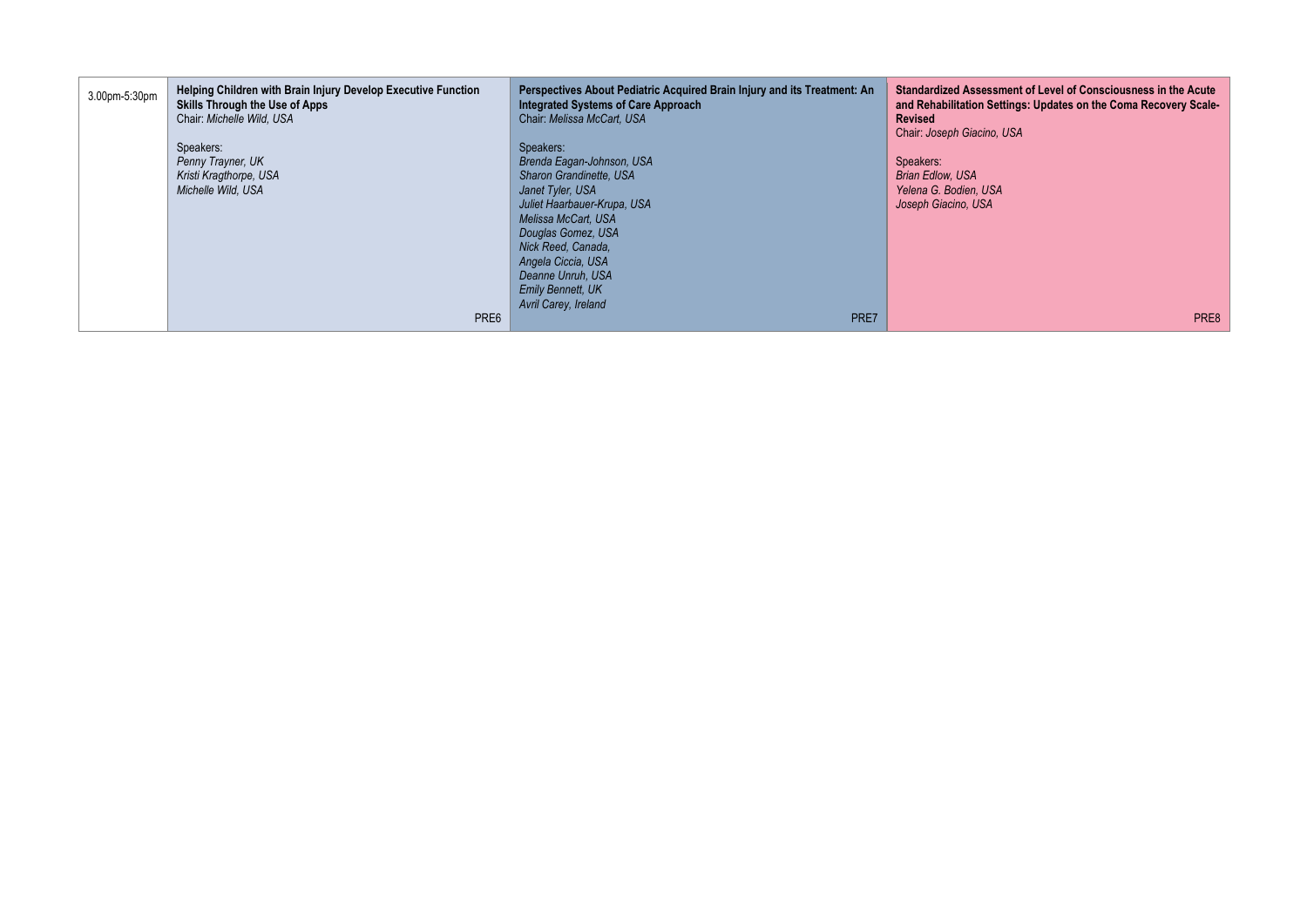| Column 1 | <b>Grand Ballroom</b>       |
|----------|-----------------------------|
| Column 2 | <b>Herald Square Suite</b>  |
| Column 3 | <b>Grammercy Park Suite</b> |

## **THURSDAY, September 22, 2022**

| 7:00am-5:00pm    |                                                                                                                                                                                                                                                                                               | Registration Open (Location: Mezzanine)                                                                                                                                                                                                                                                                                                                                                                                   |                                      |
|------------------|-----------------------------------------------------------------------------------------------------------------------------------------------------------------------------------------------------------------------------------------------------------------------------------------------|---------------------------------------------------------------------------------------------------------------------------------------------------------------------------------------------------------------------------------------------------------------------------------------------------------------------------------------------------------------------------------------------------------------------------|--------------------------------------|
| 7:30am-8:30am    |                                                                                                                                                                                                                                                                                               | Coffee & Exhibits (Location: Mezzanine)                                                                                                                                                                                                                                                                                                                                                                                   |                                      |
| 8:30am-8:45am    | Welcome and Official Opening of the 2022 Joint Conference on Brain Injury<br>Beth Wicks, Chair, IPBIS and Mariusz Ziejewski, Chair, NABIS<br>Ronald Savage, Conference Co-Chair, Roberta DePompei, Conference Co-Chair and Brian Greenwald, Conference Co-Chair<br>(Location: Grand Ballroom) |                                                                                                                                                                                                                                                                                                                                                                                                                           |                                      |
| 8:45am-9:45am    | Keynote Introduction:<br>Keynote Lecture A: Title TBD<br><b>UNICEF Representative</b>                                                                                                                                                                                                         |                                                                                                                                                                                                                                                                                                                                                                                                                           |                                      |
|                  | <b>Keynote Introduction:</b><br>Keynote Lecture B: The Dignity of Risk and Brain Injury<br>Debjani Mukherjee, USA<br>KEY1                                                                                                                                                                     |                                                                                                                                                                                                                                                                                                                                                                                                                           |                                      |
| 9:45am-10:15am   |                                                                                                                                                                                                                                                                                               | Exhibition - Networking Coffee Break (Location: Mezzanine)                                                                                                                                                                                                                                                                                                                                                                |                                      |
| 10:15:am-11:15am | Contributions of Structural Neuroimaging to Understanding and<br>Predicting Cognitive and Behavioral Outcomes After Pediatric TBI<br>Chair: Linda Ewing-Cobbs, USA<br>Speakers:<br>Miriam Beauchamp, Canada<br>Elisabeth Wilde, USA<br>Jesse Fischer, USA<br>Marsh Königs, The Netherlands    | Neuroendocrine Dysfunction After TBI: A Practical Approach to<br><b>Evaluation and Management</b><br>Chair: Tamara Wexler, USA<br>Speakers:<br><b>Brent Masel, USA</b><br>Steven Flanagan, USA<br>Tamara Wexler, USA                                                                                                                                                                                                      | <b>Accepted Papers</b><br>Moderator: |
|                  | Linda Ewing-Cobbs, USA<br>SYM1                                                                                                                                                                                                                                                                | SYM <sub>2</sub>                                                                                                                                                                                                                                                                                                                                                                                                          | AP <sub>1</sub>                      |
| 11:20am-12:20pm  | <b>Childhood Stroke: Implications for Clinical Interventions</b><br>Chair: Eli Gunnarson, Sweden<br>Speakers:<br>Åsa Fyrberg, Sweden<br>Catherine Aaro Jonsson, Sweden<br>Eli Gunnarson, Sweden                                                                                               | <b>Clinical Management and Neuroimaging Correlates of Executive</b><br><b>Attention Impairments Following TBI</b><br>Chair: Jason Edwards, USA<br>Moderator: Michael O'Dell, USA<br>Pharmacologic Treatments for Executive Attention Impairment Following<br><b>TBI</b><br>Jason Edwards, USA<br>The Trajectory of Neuropsychological Functioning in the First Year after<br>TBI: Implications for Research and Treatment | <b>Accepted Papers</b><br>Moderator: |
|                  | Presented by The Swedish National Network for Rehabilitation after Childhood<br>Acquired Brain injuries, SVERE                                                                                                                                                                                | Abhishek Jaywant, USA<br>Multimodal Imaging Correlates of Executive Attention Impairment                                                                                                                                                                                                                                                                                                                                  |                                      |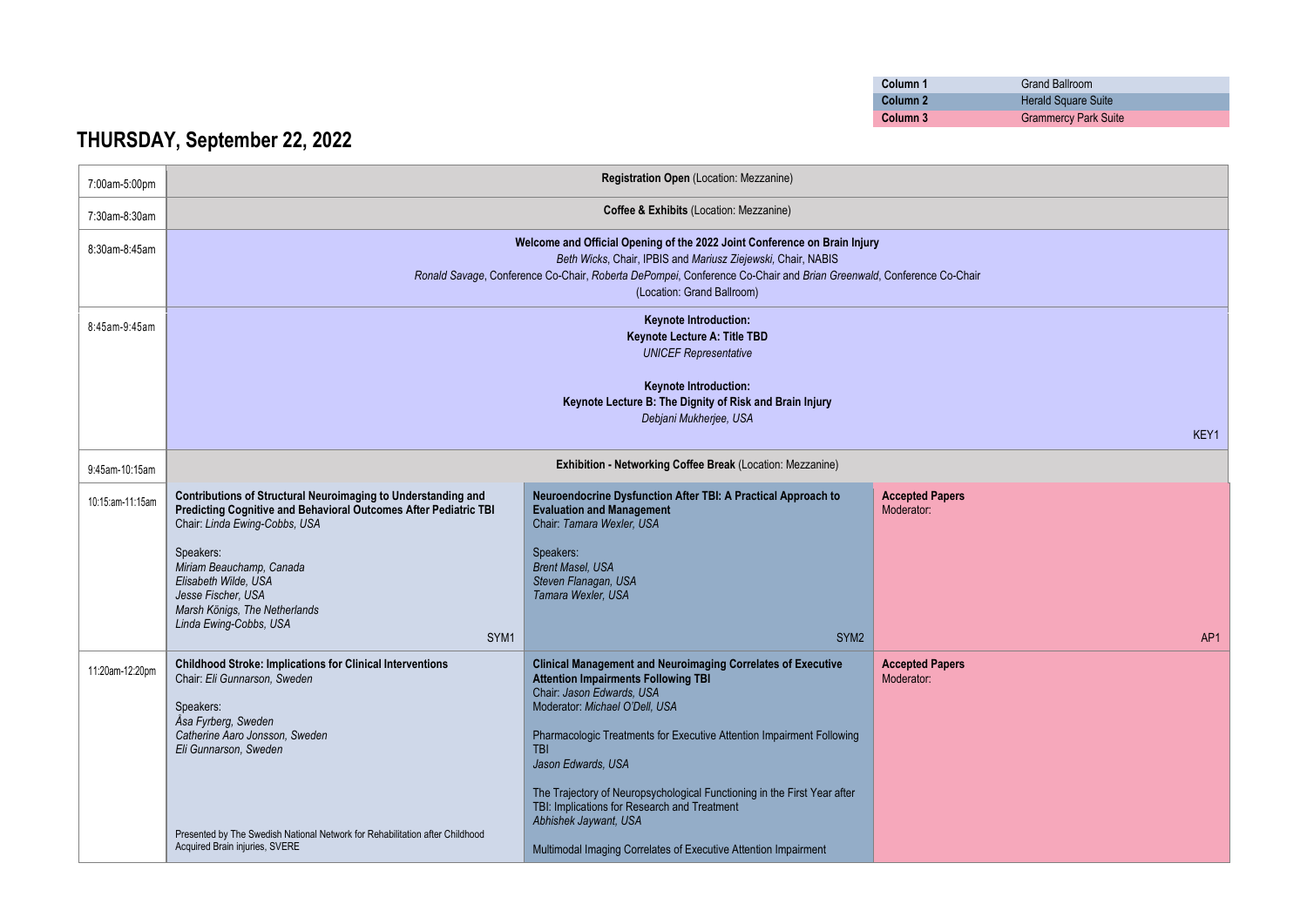|                      | SYM <sub>3</sub>                                                                                                                                                                                                                     | <b>Following TBI</b><br>Sudin Shah. USA<br>SYM4                                                                                                                                                                                                                                                                                                                  | AP <sub>2</sub>                                                                                                                                                                                                                                                                                                                                                                                                              |
|----------------------|--------------------------------------------------------------------------------------------------------------------------------------------------------------------------------------------------------------------------------------|------------------------------------------------------------------------------------------------------------------------------------------------------------------------------------------------------------------------------------------------------------------------------------------------------------------------------------------------------------------|------------------------------------------------------------------------------------------------------------------------------------------------------------------------------------------------------------------------------------------------------------------------------------------------------------------------------------------------------------------------------------------------------------------------------|
| 12:20pm-1:50pm       |                                                                                                                                                                                                                                      | <b>Lunch on Your Own and Exhibits</b>                                                                                                                                                                                                                                                                                                                            |                                                                                                                                                                                                                                                                                                                                                                                                                              |
| 1:50pm-2:50pm        | COVID-19-Induced Brain Injury: How Advances in Neuroimaging Are<br>Successfully Directing Treatment for Long COVID<br>Chair: Alina Fong, USA                                                                                         | Post-injury Oculomotor and Vestibulo-ocular Function across TBI<br>Severity: Insights from the SimplyRehab Study<br>Chair: Isabelle Gagnon, Canada                                                                                                                                                                                                               | <b>Accepted Papers</b><br>Moderator:                                                                                                                                                                                                                                                                                                                                                                                         |
|                      | Speakers:<br>Alina Fong, USA<br>Jaycie Loewen, USA                                                                                                                                                                                   | Speakers:<br>Mathilde Chevignard, France<br>Isabelle Gagnon, Canada<br>Kathryn Schneider, Canada                                                                                                                                                                                                                                                                 |                                                                                                                                                                                                                                                                                                                                                                                                                              |
|                      | SYM <sub>5</sub>                                                                                                                                                                                                                     | SYM <sub>6</sub>                                                                                                                                                                                                                                                                                                                                                 | AP3                                                                                                                                                                                                                                                                                                                                                                                                                          |
| $2:50$ pm $-3:10$ pm |                                                                                                                                                                                                                                      | Exhibition - Networking Break (Location: Mezzanine)                                                                                                                                                                                                                                                                                                              |                                                                                                                                                                                                                                                                                                                                                                                                                              |
| 3:10pm-4:10pm        | Predictors of Concussion Outcomes from Preschool to Adolescence<br>Chair: Keith Yeates, Canada<br>Speakers:<br>Vicki Anderson, Australia<br>Miriam Beauchamp, Canada<br>Audrey McKinlay, New Zealand<br>Keith Yeates, Canada<br>SYM7 | <b>Treatment Session A - Accepted Papers</b><br>Moderator:<br>AP4                                                                                                                                                                                                                                                                                                | Women, Violence and Brain Injury<br>Chair: Katherine Snedaker, USA<br>Why Brain Injury in Women is Different than Men?<br>Katherine Snedaker, USA<br><b>TBD</b><br>Eve Valera, USA<br><b>Survivors Helping Others</b><br>Nneka MacGregor, Canada<br><b>TBD</b>                                                                                                                                                               |
| 4:15pm-5:15pm        | ROUNDTABLE DISCUSSION: Social Impairment: Finding Community<br>after Traumatic Brain Injury<br>Moderator: Joanna Hamilton, Canada<br>Discussants:<br>Elaine McKinnon, Canada<br>Mary Ellen Thompson, Canada<br>RT <sub>1</sub>       | <b>ROUNDTABLE DISCUSSION: Best Practice Return to Education</b><br>Guidelines for Young People with Acquired Brain Injury: Successful<br><b>Development and Implementation</b><br>Moderator: Chloe Hayward, UK<br>Discussants:<br>Audrey McKinlay, New Zealand<br>Vicki Anderson, Australia<br><b>Emily Bennett, UK</b><br>Gemma Costello, UK<br>RT <sub>2</sub> | Kristen Dams-O'Connor, USA<br>Neuroimaging and Neuro-cognitive Function in IPV Survivors in South<br>Africa: Preliminary Study (South Africa)<br>Leigh Schrieff, South Africa<br>TBI in Women in Prisons - Role of IPV<br>Hope Kent, UK and Huw Williams, UK<br>IPV and TBI: Role of Trauma Informed Policing in Violence Reduction<br><b>Commander Stan Gilmour. UK</b><br><b>TBD</b><br>Monique Pappadis USA<br><b>PNK</b> |
| 6:00pm-9:30pm        |                                                                                                                                                                                                                                      | <b>Sunset Gala: Liberty Cruise</b><br>(Addtl Ticket Required)<br>NON-CME                                                                                                                                                                                                                                                                                         |                                                                                                                                                                                                                                                                                                                                                                                                                              |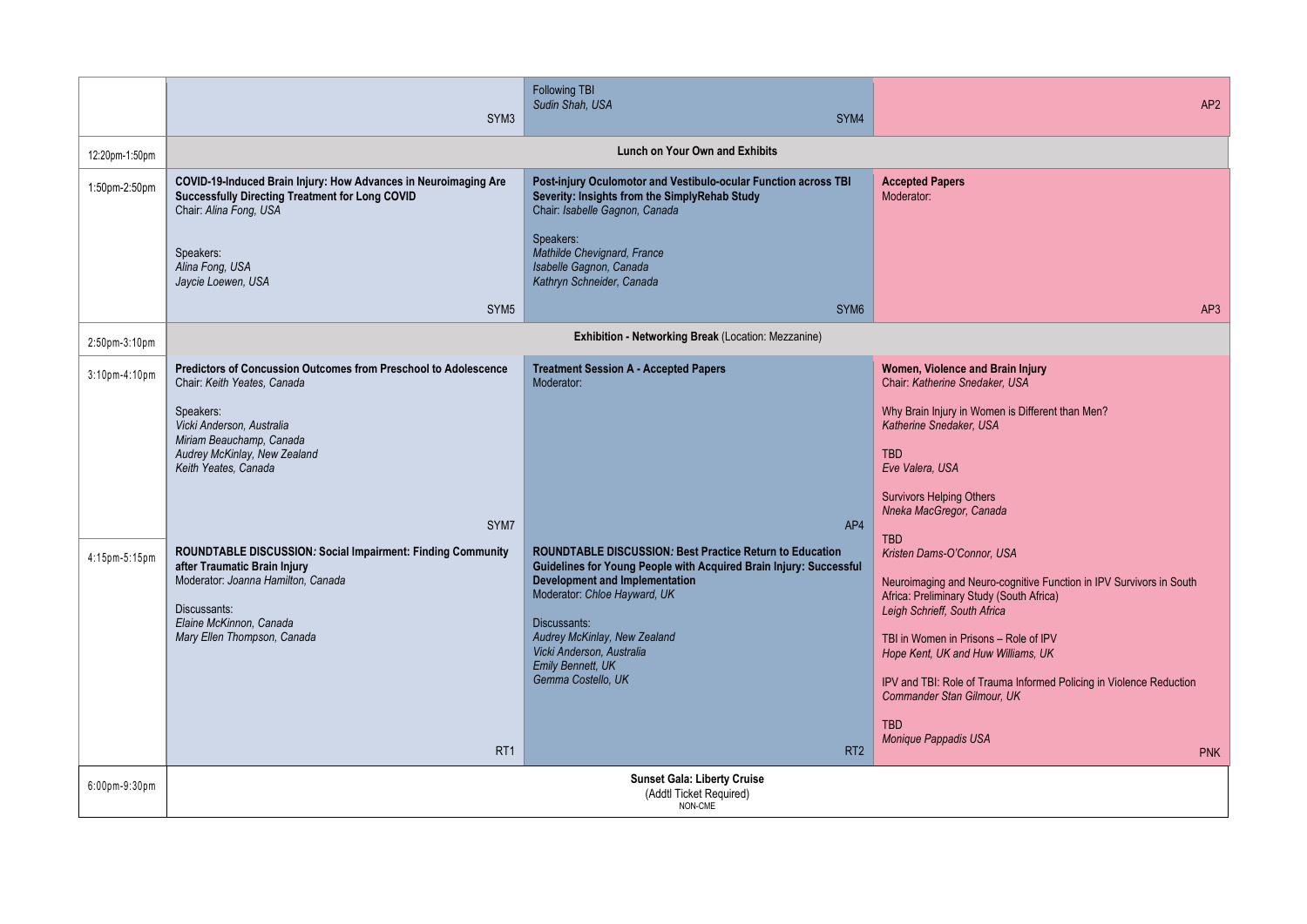| Column 1 | Grand Ballroom              |
|----------|-----------------------------|
| Column 2 | <b>Herald Square Suite</b>  |
| Column 3 | <b>Grammercy Park Suite</b> |

## **FRIDAY, September 23, 2022**

| 7:30am-5:00pm   |                                                                                                                                                                                                                                  | Registration Open (Location: Mezzanine)                                                                                                  |                                                             |
|-----------------|----------------------------------------------------------------------------------------------------------------------------------------------------------------------------------------------------------------------------------|------------------------------------------------------------------------------------------------------------------------------------------|-------------------------------------------------------------|
| 7:30am-8:30am   |                                                                                                                                                                                                                                  | Coffee & Exhibits (Location: Mezzanine)                                                                                                  |                                                             |
| 8:30am-9:30am   |                                                                                                                                                                                                                                  | Jane Gillett Award Presentation and Voogt Award Presentation<br>Short lecture by winners<br>Awards given by Beth Wicks and Ronald Savage |                                                             |
|                 |                                                                                                                                                                                                                                  | <b>Introduction of IPBIS ToolKit</b><br>Louise Blakeborough, UK                                                                          |                                                             |
|                 |                                                                                                                                                                                                                                  | (Location: Grand Ballroom)                                                                                                               | KEY2                                                        |
| 9:35am-10:50am  | Febrile Infection-Related Epilepsy Syndrome (FIRES) Identification,<br>Treatment, Outcome, and Future Directions: A Single Institution<br><b>Review</b><br>Chair: Kimberly Davis, USA                                            | Motor Recovery After Neurologic Injury<br>Speaker:<br>Preeti Raghavan, USA                                                               | <b>Accepted Papers</b><br>Moderator:                        |
|                 | Speakers:<br>Sarah Cable, USA<br>Monica Martinez, USA<br>Karen Evankovich, USA<br>Kimberly Davis, USA                                                                                                                            |                                                                                                                                          |                                                             |
|                 | SYM <sub>8</sub>                                                                                                                                                                                                                 | PRS1                                                                                                                                     | AP <sub>5</sub>                                             |
| 10:50am-11:15am |                                                                                                                                                                                                                                  | Exhibition - Networking Coffee Break (Location: Mezzanine)                                                                               |                                                             |
| 11:20am-12:35pm | Updates on Diagnosis, Prognosis, and Management of Pediatric<br><b>Disorders of Consciousness</b><br>Chair: Beth Slomine, USA<br>Speakers:<br>Erika Molteni, UK<br>Sundin Shah, USA<br>Stacey Suskauer, USA<br>Beth Slomine, USA | <b>Concussion - Accepted Papers</b><br>Moderator:                                                                                        | <b>Accepted Papers</b><br>Moderator:                        |
|                 | SYM9                                                                                                                                                                                                                             | AP <sub>6</sub>                                                                                                                          | AP7                                                         |
| 12:35pm-2.00pm  |                                                                                                                                                                                                                                  | <b>Lunch on Your Own and Exhibits</b>                                                                                                    |                                                             |
| 2:00pm-3:00pm   | <b>Medical Cannabis and Brain Injury</b><br>Moderator: Brian Greenwald, USA                                                                                                                                                      | Traumatic Brain injury in Preschool Children<br>Chair: Juliet Haarbauer-Krupa, USA                                                       | <b>Family and Community - Accepted Papers</b><br>Moderator: |
|                 | Speaker:<br>Michael Barnes, UK                                                                                                                                                                                                   | Speakers:<br>Juliet Haarbauer-Krupa, USA<br>Stacy Suskauer, USA<br>Miriam Beauchamp, Canada                                              |                                                             |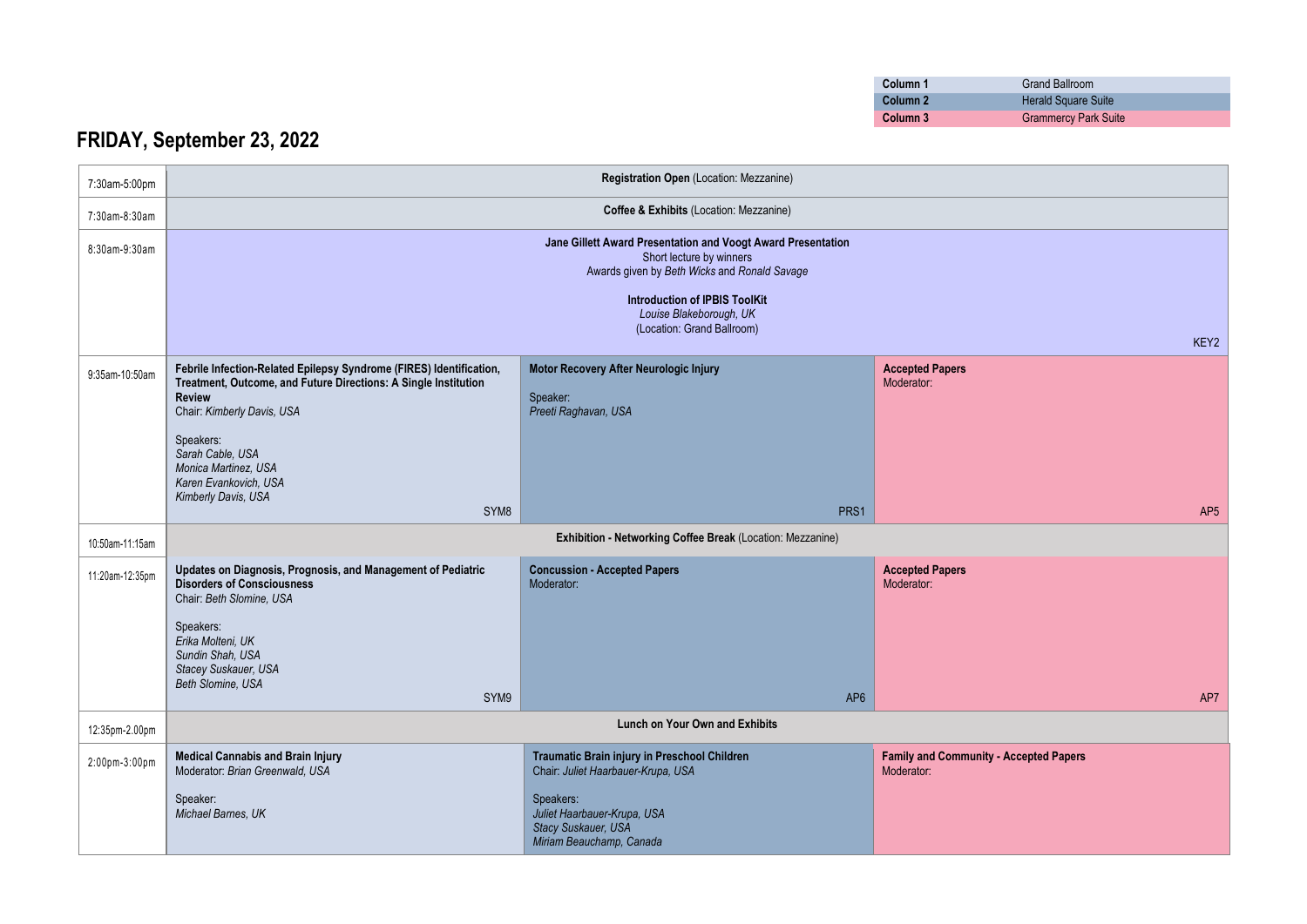|               | PRS2                                                                                                                                                                                                                                                | Angela Ciccia, USA<br>Audrey McKinlay, New Zealand<br>Jennifer Lundine, USA<br>Brenda Eagan-Johnson, USA<br>SYM <sub>10</sub>             | AP8                                                        |
|---------------|-----------------------------------------------------------------------------------------------------------------------------------------------------------------------------------------------------------------------------------------------------|-------------------------------------------------------------------------------------------------------------------------------------------|------------------------------------------------------------|
| 3:05pm-4:05pm | Brain Injured Children in Contact with the Law: How Developmental<br><b>Neuroscience Can Promote Justice</b><br>Moderator: Huw Williams, UK<br>Speakers:<br>Huw Williams, UK<br>Stan Gilmour, UK<br>Lucy Richardson, Australia<br>Howard Jasper, UK | <b>Diagnostics - Accepted Papers</b><br>Moderator:                                                                                        | <b>Accepted Papers</b><br>Moderator:                       |
|               | Leigh Schrieff, South Africa<br>Catherine Wiseman-Hakes, Canada<br>SYM <sub>11</sub>                                                                                                                                                                | AP <sub>9</sub>                                                                                                                           | AP10                                                       |
| 4:10pm-5:10pm | <b>Brain Frequency Analysis</b><br>Chair: Mariusz Ziejewski, USA                                                                                                                                                                                    | <b>Accepted Papers</b><br>Moderator:                                                                                                      | <b>Treatment Session B - Accepted Papers</b><br>Moderator: |
|               | Frequency Based Brain Dynamics Resulting in TBI<br>Mariusz Ziejewski, USA                                                                                                                                                                           |                                                                                                                                           |                                                            |
|               | The Dynamic Nature of the Brain after Injury: From Biomechanics to<br>Hemodynamics<br>Zhifeng Kou, USA                                                                                                                                              |                                                                                                                                           |                                                            |
|               | SYM <sub>12</sub>                                                                                                                                                                                                                                   | AP11                                                                                                                                      | AP12                                                       |
| 5:15pm-6:15pm |                                                                                                                                                                                                                                                     | Panel Discussion with Focus on Legal Issues*<br>Chair: Bruce Stern, USA<br>Panel Discussants TBD<br>(Location: Grand Ballroom)<br>NON-CME |                                                            |
|               |                                                                                                                                                                                                                                                     |                                                                                                                                           | KEY3                                                       |
| 6:30pm-7:30pm |                                                                                                                                                                                                                                                     | Posters & Prosecco*<br>(Location: Bank Space)<br>NON-CME                                                                                  |                                                            |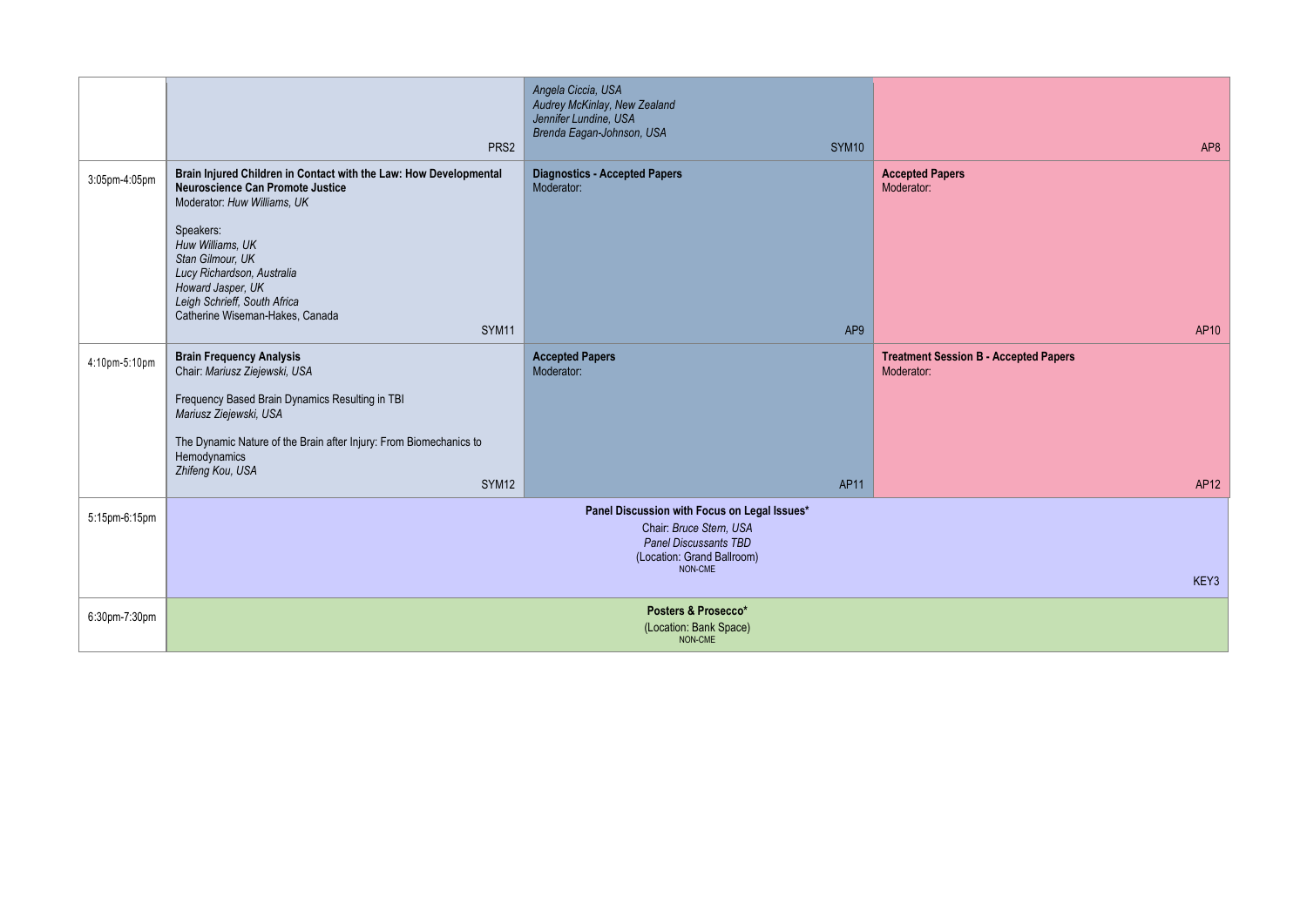| Column 1 | <b>Grand Ballroom</b>       |
|----------|-----------------------------|
| Column 2 | <b>Herald Square Suite</b>  |
| Column 3 | <b>Grammercy Park Suite</b> |

## **SATURDAY, September 24, 2022**

| 7:30am-12:00pm  |                                                                                                                                                                                                                                                                                                                                                                                                                                                                                                                                                                                                 | Registration Open (Location: Mezzanine)                                                                                                                                                                                                                       |                                                                                                                                                                                                                                                                                                                                                                                   |
|-----------------|-------------------------------------------------------------------------------------------------------------------------------------------------------------------------------------------------------------------------------------------------------------------------------------------------------------------------------------------------------------------------------------------------------------------------------------------------------------------------------------------------------------------------------------------------------------------------------------------------|---------------------------------------------------------------------------------------------------------------------------------------------------------------------------------------------------------------------------------------------------------------|-----------------------------------------------------------------------------------------------------------------------------------------------------------------------------------------------------------------------------------------------------------------------------------------------------------------------------------------------------------------------------------|
| 8:00am-9:00am   | Coffee & Exhibits (Location: Mezzanine)                                                                                                                                                                                                                                                                                                                                                                                                                                                                                                                                                         |                                                                                                                                                                                                                                                               |                                                                                                                                                                                                                                                                                                                                                                                   |
| 9:00am-10:00am  | Keynote Introduction:<br>Keynote Lecture: Deciphering Psychiatric Disorders Associated with Pediatric TBI: A Biopsychosocial Approach<br>Jeffrey Max, USA                                                                                                                                                                                                                                                                                                                                                                                                                                       |                                                                                                                                                                                                                                                               |                                                                                                                                                                                                                                                                                                                                                                                   |
|                 |                                                                                                                                                                                                                                                                                                                                                                                                                                                                                                                                                                                                 | <b>Oral Abstract and Poster Abstract Awards</b><br>(Location: Grand Ballroom)                                                                                                                                                                                 | KEY4                                                                                                                                                                                                                                                                                                                                                                              |
| 10:05am-11:05am | Using the Physical Abilities and Mobility Scale to Demonstrate<br>Functional Change After Paediatric Acquired Brain Injury<br>Chair: David Young, UK<br>Speakers:<br>Heather McLean, USA<br>Stacy Suskauer, USA<br>David Young, UK                                                                                                                                                                                                                                                                                                                                                              | Cervical Whiplash as a Symptom Generator after Concussion: What<br><b>Every Clinician Should Know</b><br>Speaker:<br>Nathan Zasler, USA                                                                                                                       | Using a Medical-Clinical Grand Rounds Model in a Special Education<br>Setting to Strengthen the Interdisciplinary Process<br>Chairs: Victor Pedro, USA and Katandria Love Johnson, USA<br>Speakers:<br>Nicolette Sorensen, USA<br>Lindsay Kaffl, USA<br>Samantha Cotungo, USA<br>Shreya Korgaonkar, USA<br>Victor Pedro, USA<br>Katandria Love Johnson, USA<br>Ronald Savage, USA |
|                 | SYM <sub>13</sub>                                                                                                                                                                                                                                                                                                                                                                                                                                                                                                                                                                               | PRS <sub>3</sub>                                                                                                                                                                                                                                              | GR <sub>1</sub>                                                                                                                                                                                                                                                                                                                                                                   |
| 11:05am-11:20am |                                                                                                                                                                                                                                                                                                                                                                                                                                                                                                                                                                                                 | Networking Coffee Break (Location: Mezzanine)                                                                                                                                                                                                                 |                                                                                                                                                                                                                                                                                                                                                                                   |
| 11:20am-12:20pm | Taking Action for Children with TBI: Description of Results from<br>Galveston Brain Injury Conference on Pediatric TBI<br>Chair: Juliet Haarbauer-Krupa, USA<br>The Report to Congress on the Management of TBI in Children:<br>Recommendations, Juliet Haarbauer-Krupa, USA<br>Recognize - Products and Initiatives Developed by the Workgroup, Stacy<br>Suskauer, USA<br>Monitor-Projects and Initiatives Developed by the Workgroup, Brenda<br>Eagan Johnson, USA and Catherine Wiseman-Hakes, Canada<br>Care- Projects and Initiatives Developed by the Workgroup, Jennifer<br>Lundine, USA | Of Ounces and Pounds: Why Good Ethics, Good Medical Care, and<br>Good Prevention Are All Important in Abusive Head Trauma<br>Chair: Sarah Risen, USA<br>Speakers:<br>Laurel Hyle, USA<br>Kwabena Sarpong, USA<br>Oliver Berthold, Germany<br>Sarah Risen, USA | <b>Concussion: Physiology Informs Treatment</b><br>Speaker:<br>John Leddy, USA                                                                                                                                                                                                                                                                                                    |
|                 | SYM14                                                                                                                                                                                                                                                                                                                                                                                                                                                                                                                                                                                           | SYM15                                                                                                                                                                                                                                                         | PRS4                                                                                                                                                                                                                                                                                                                                                                              |